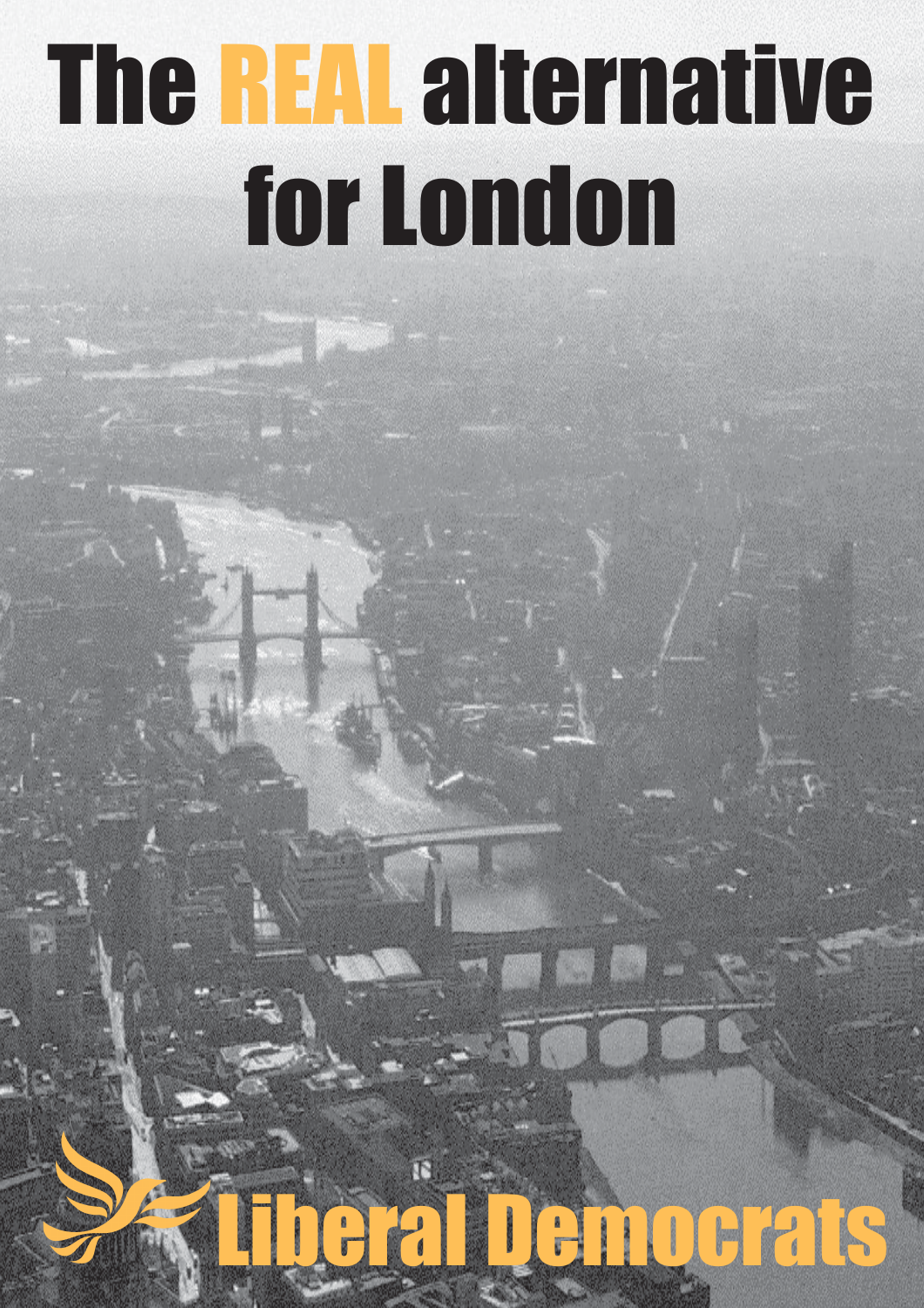# Foreword by Charles Kennedy

London is one of the great capitals of the world. It is not only the history of London, the arts, music, sport and wonderful diversity of culture and language that makes London such a fantastic city; it is not only that as a centre for business - from family shops to international banks – London is an economic powerhouse; above all, Londoners themselves make this city one of the most interesting and exciting places on earth.

**But we can do better.** 

London should be a place where crime or the fear of crime is not a routine experience. London should be a place where journeys around the capital cease to be stressful and unpredictable and become easier and more reliable.

And if Greater London is to be a place where everyone can fulfil their potential, we must celebrate and support all the different towns and villages of Greater London as places with their own character but united together to maximise prosperity and success. Liberal Democrats believe that bring the 2012 Olympics to London should benefit all Londoners.

That is why we are 100% behind the bid and our London MPs have been working hard to help make that bid successful.

Research by the Evening Standard has found that Liberal Democrat MPs in London work the hardest of any in the capital. Three of the top five were Lib Dems. As in the rest of urban Britain, the Real Alternative at this election is the Liberal Democrats.

Benker Kendy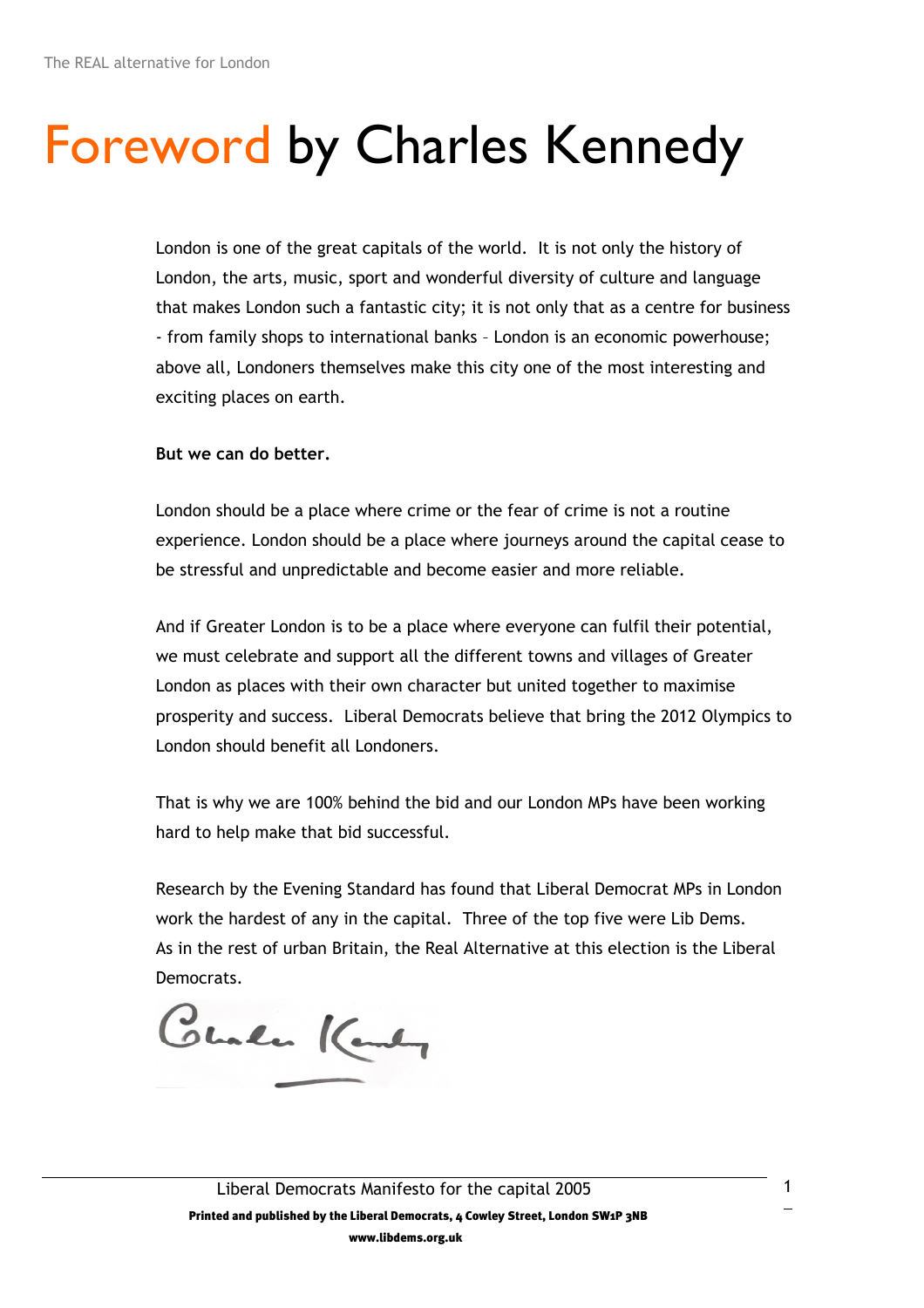# We propose: a safer London

Crime in London, especially violent crime, is far too high. London has the highest rate of recorded crime in England. Not surprisingly Londoners are more concerned about crime than anything else.

# A Permanent Community Police Service.

Liberal Democrats will ensure that every neighbourhood (communities of 5-10,000) in London is provided with its own dedicated community police team by 2006. We will fund 2,000 extra officers in London by scrapping Identity Cards, and recruit the extra 1,095 Police Community Support Officers needed to complete the roll out of the Safer Neighbourhoods programme across every part of London.

# Effective policing.

We will invest more than £30million in new technology to reduce paperwork and get our officers back on the streets, and focus police resources on improving performance in key areas like response times, victim support and solving crime.

Reduce alcohol-related violent crime. We will delay the introduction of 24 hour licensing to ensure more effective controls are put in place and ensure drinking establishments contribute to the extra costs of policing.

# Crime Prevention.

We will invest in initiatives that will help deter and prevent crime in the first place, such as better street lighting and security locks for pensioners. We will boost investment in youth services and parenting work to combat anti-social behaviour, encouraging the use of LibDem-pioneered Acceptable Behaviour Contracts where appropriate.

# Making Offenders Serve the Community.

Liberal Democrats believe those responsible for damaging their communities should pay them back. We will work with the London boroughs, the Courts, the Youth Service and the Probation Service to develop local input in the setting of community service work, so that victims and communities can influence the way that offenders pay back their debt to society.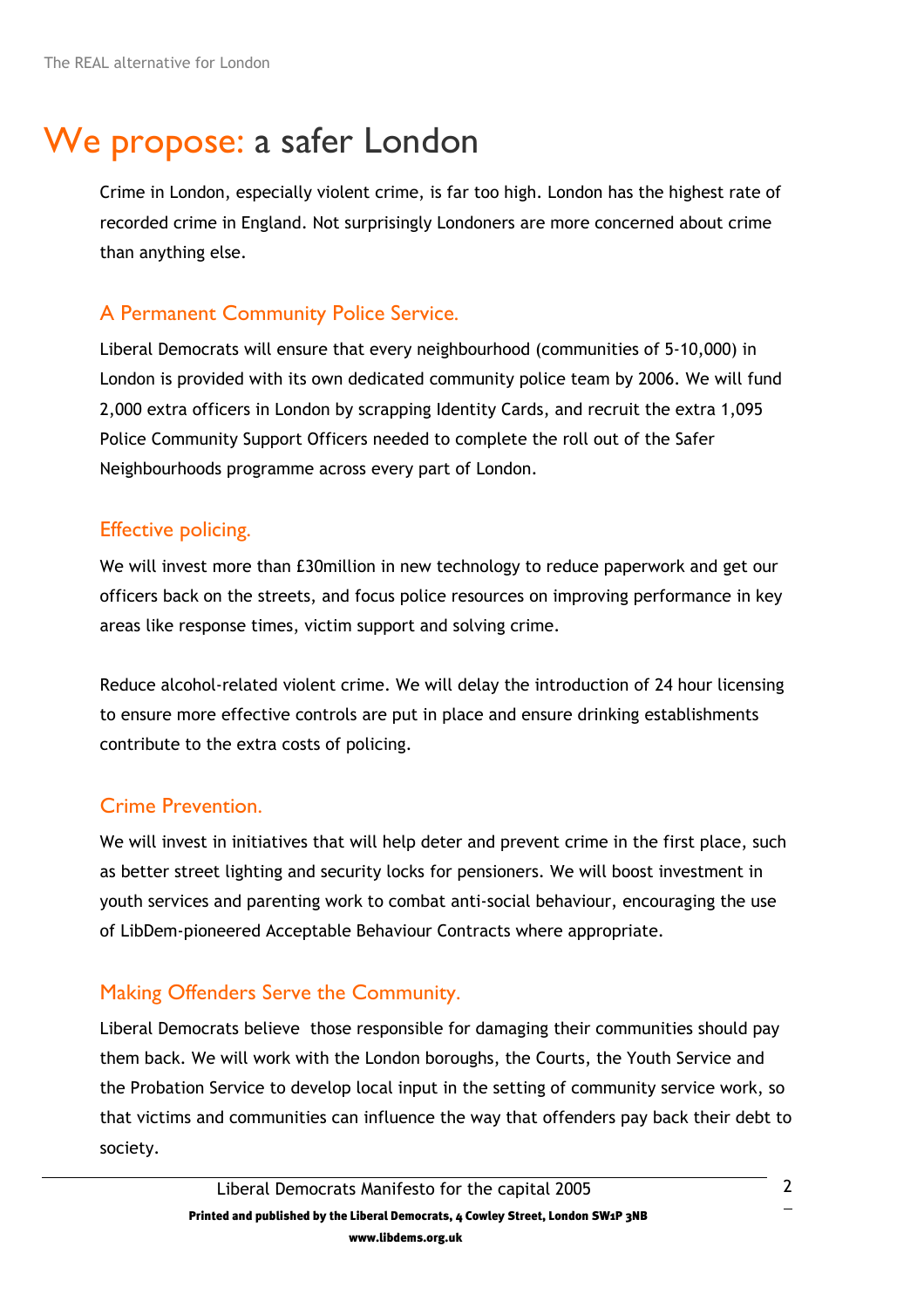# Police Recruitment.

Liberal Democrats will work with the Met to improve the diversity of the police, to ensure it reflects the community it serves. We will encourage the recruitment of Londoners to the Met as we believe it is important officers understand the community they police.

# Local Accountability.

We would devolve more resources to local borough commanders and allow them to set their own priorities in consultation with the local community. We plan an annual public meeting, at which all those responsible for crime prevention and reduction would be held to account by the local community.

# We propose: a healthier London

Too often for the NHS, hitting the government targets means missing the point. It is time to remember the founding principles of the NHS: care, of the highest possible quality, available fairly to all who need it, with doctors free to focus on the patient, not the red tape.

# Free personal care.

Those towards the end of their lives deserve dignity. Under the Liberal Democrats, elderly people and people with disabilities in London will benefit from free personal care, funded out of our new 50 per cent rate on that part of people's incomes over £100,000.

# Quicker diagnosis for serious conditions – so your NHS treatment is not

### delayed.

London health commissioners will benefit from extra funding to tackle local bottlenecks which hold up quicker diagnosis. We will tackle the scandal of expensive scanners being under-used and provide more scans at weekends and in the evenings. We will ensure people know how long you will have to wait in London for tests and scans by publishing these hidden waiting lists, figures which the Labour Government has refused to make public.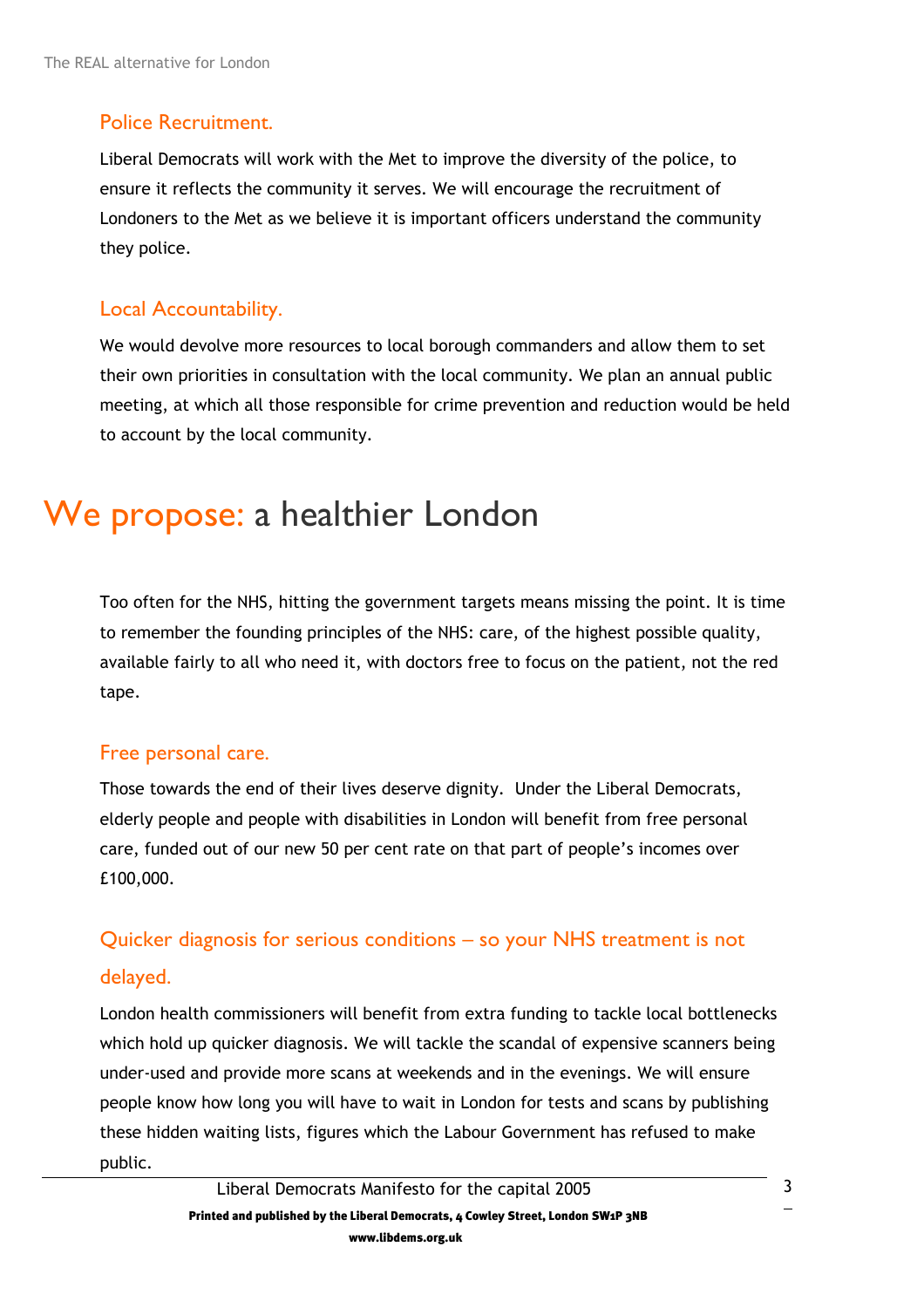# Cut unfair charges.

Londoners will benefit from free eye and dental checks. We will extend the range of long-term conditions which qualify for exemption from prescription charges, based on an independent review.

### Put patients first – more doctors and nurses, free from Whitehall meddling.

Liberal Democrats will hack away the red tape and abolish the absurd targets set by government, and free frustrated health professionals from demoralising government meddling. London is a unique city. Its hospitals and local health organisations are facing radically different problems from smaller towns and rural areas. For example, infectious diseases are more of a concern than in other areas. That is why the Liberal Democrats want to give London health organisations more freedom to develop local solutions. It is also why we want Londoners to have more say in how their local health services are run.

# High-quality dental care.

Many people in London can't find an NHS dentist to take them on. We will reform NHS dental contracts so that more dentists are encouraged to do more NHS work. This will rebuild the relationship between the dental profession and government which has been badly damaged under Conservatives and Labour.

# Give people more control over their healthcare.

We will encourage regular health 'MoTs' tailored to individual patients' needs, with wider access to screening and blood pressure and cholesterol tests. Tens of thousands of patients die in the NHS every year without access to specialised care and pain management. We will prioritise extending choice and access to these services, including more support for hospices.

# Prevention is as important as cure.

 We will concentrate on helping people stay healthy, as well as caring for them when they fall ill. Because second-hand smoke kills, we will ban smoking in all enclosed public places in London. Our policies as a whole will help tackle other causes of ill-health, such as poverty, pollution and poor housing. For example, fewer school-run car journeys means less pollution, less congestion and fewer road deaths. Children walking or cycling to school also get fitter – but the journey must be safe. Liberal Democrats will encourage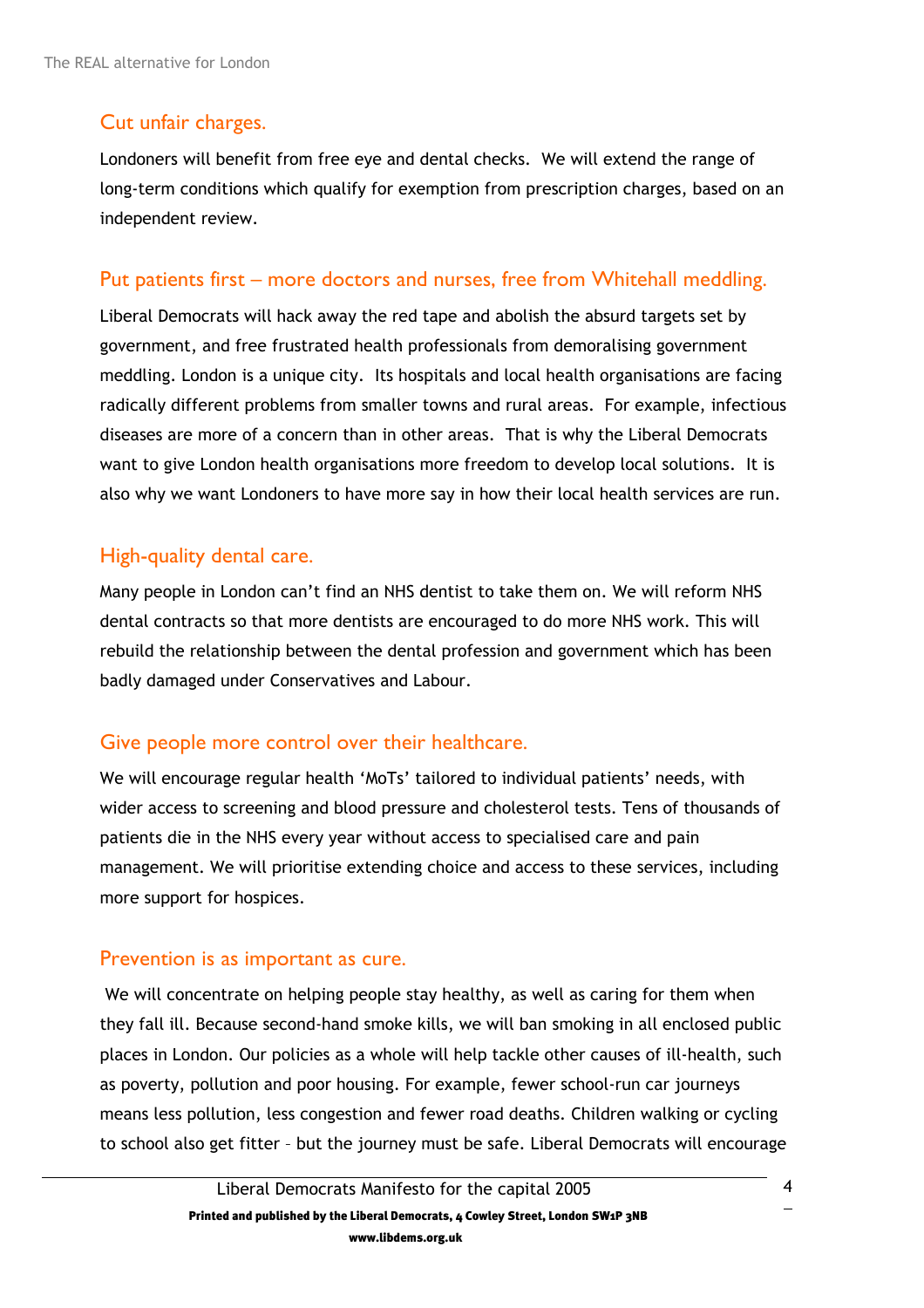and promote nationally what many Liberal Democrat councils already do locally, such as 'Safe Routes to School' with calmed traffic, safe pavements, good lighting and adults on hand to conduct 'walking buses'. We will also provide more cycle routes and reform planning rules to make sure that key services are more easily accessible by foot or bicycle. This will benefit adults as well as children.

# We propose: better & fairer learning for London

Ensuring a top class education system for our children is one of Government's most important tasks – for the sake of our society, for the sake of our economy and for the sake of each individual's personal fulfilment.

We are ambitious for every child. Our focus is on providing every parent and child with a quality local school in London.

As a whole our education system is failing many of our children. Our children are tested too much and taught too little. London's schools lack qualified teachers. And teachers are having to spend too much time on paper work imposed by Whitehall and spend too little time in the classroom.

No tuition fees, no top-up fees, fair grants - university affordable for every student. Labour broke their promise on tuition fees. The result: tens of thousands of London students are saddled with mortgage-sized debts or deterred altogether from going to university. Funded from part of our new 50 per cent rate on incomes over £100,000, Liberal Democrats will abolish all tuition fees and grants will be made available to help poorer students with maintenance costs. No one will be denied the opportunity of a university education because of the fear of debt, while universities in London will receive the increased funds they need.

Cut class sizes - using the £1.5 billion Child Trust Fund. Children well taught and wellcared-for in their early years have a better opportunity to lead successful and rewarding lives. The Government has the wrong priorities, handing out a one-off cash windfall to 18 year-olds at taxpayers' expense through the Child Trust Fund. Liberal Democrats will use this money better by recruiting more teachers for London schools to cut infant class sizes from the present maximum of 30 to an average of 20 and junior class sizes to an average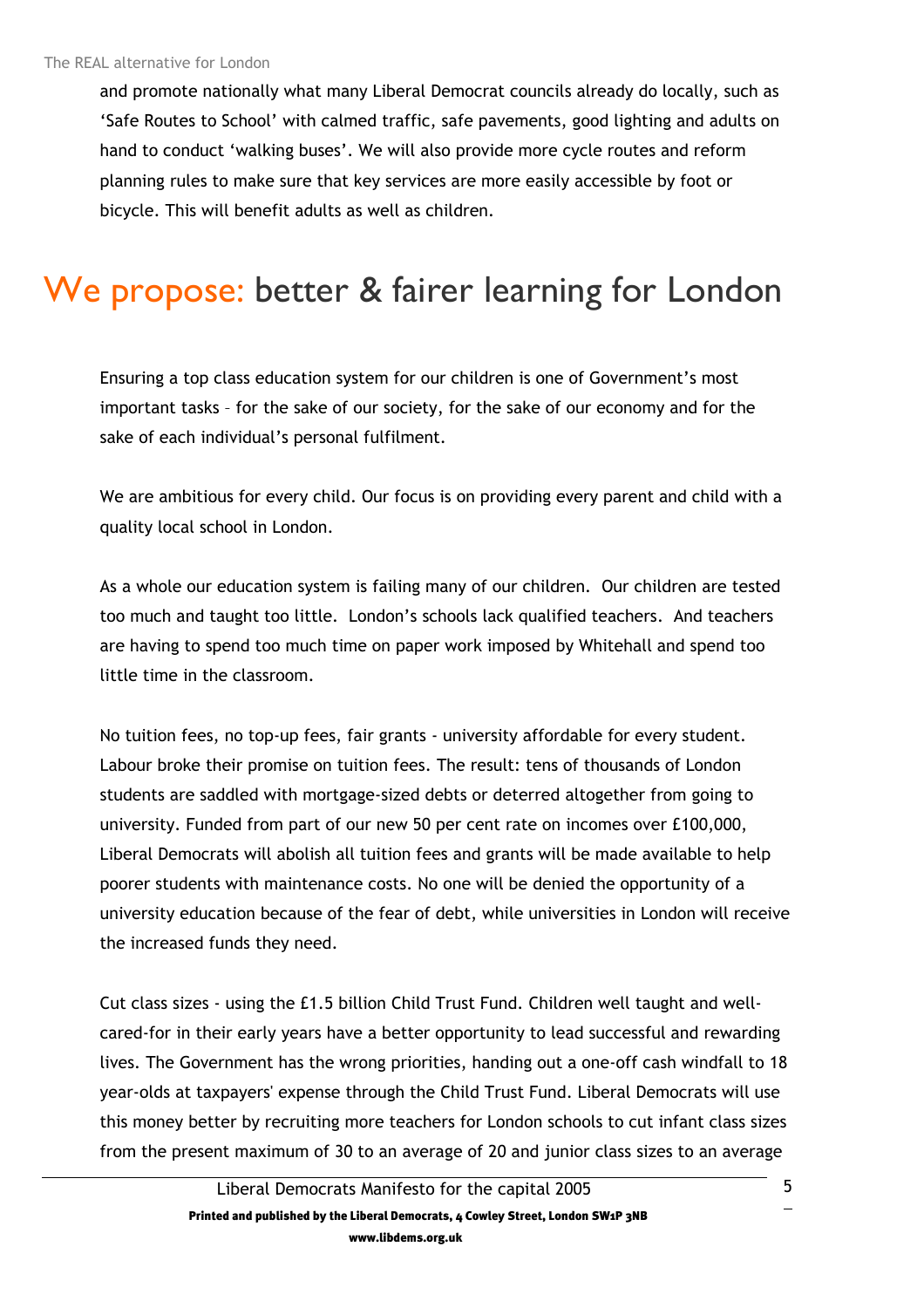of 25. We will extend before and after school provision from 8 a.m. to 6 p.m. for all London school children and complete hundreds more Children's Centres by 2010. Building on our Maternity Income Guarantee, which will raise maternity pay for the first six months to £170 a week instead of £102.80 at present, these policies will give every child in London the best possible start.

Every child taught English, Maths, Science, Modern Languages, plus Information and Communication Technology, by suitably qualified teachers. The teacher recruitment crisis means that thousands of London children are being taught key subjects by staff who are not trained specialists in that subject. Liberal Democrats will guarantee that all London's school pupils will be taught the core subjects of English, Maths, Science, Modern Languages and ICT by suitably qualified teachers through funding secondary schools to provide the necessary high-quality teacher-training courses in these subjects.

# School discipline.

London's school children need to learn in a safe and orderly environment, where high standards of behaviour are upheld, where bullying is challenged effectively and where teachers are able to teach without disruption. Our smaller class sizes across London's primary schools will help reduce discipline problems. To deal with more persistent disruption schools will agree externally-monitored 'positive behaviour plans' with parents and pupils. If necessary, local education authorities' Behavioural Support Units will tackle exceptional problems in particular schools. When all else fails we will guarantee that head teachers will have local education authority support for 'managed transfer' to other schools or special units for pupils whose behaviour remains unacceptable.

# Time to teach.

Children in England are now the most tested in Europe yet there is little evidence that the Government's obsession with testing and targets has improved standards. Liberal Democrats believe that teachers should be given more time to teach and that testing should have a clear purpose: to improve learning for individual children. We will reduce the level of external testing, replacing compulsory tests at 7 and 11 with a system of sampling against national standards. Teachers will regularly assess pupils' performance, using the results to inform teaching and give parents accurate information on their child's progress.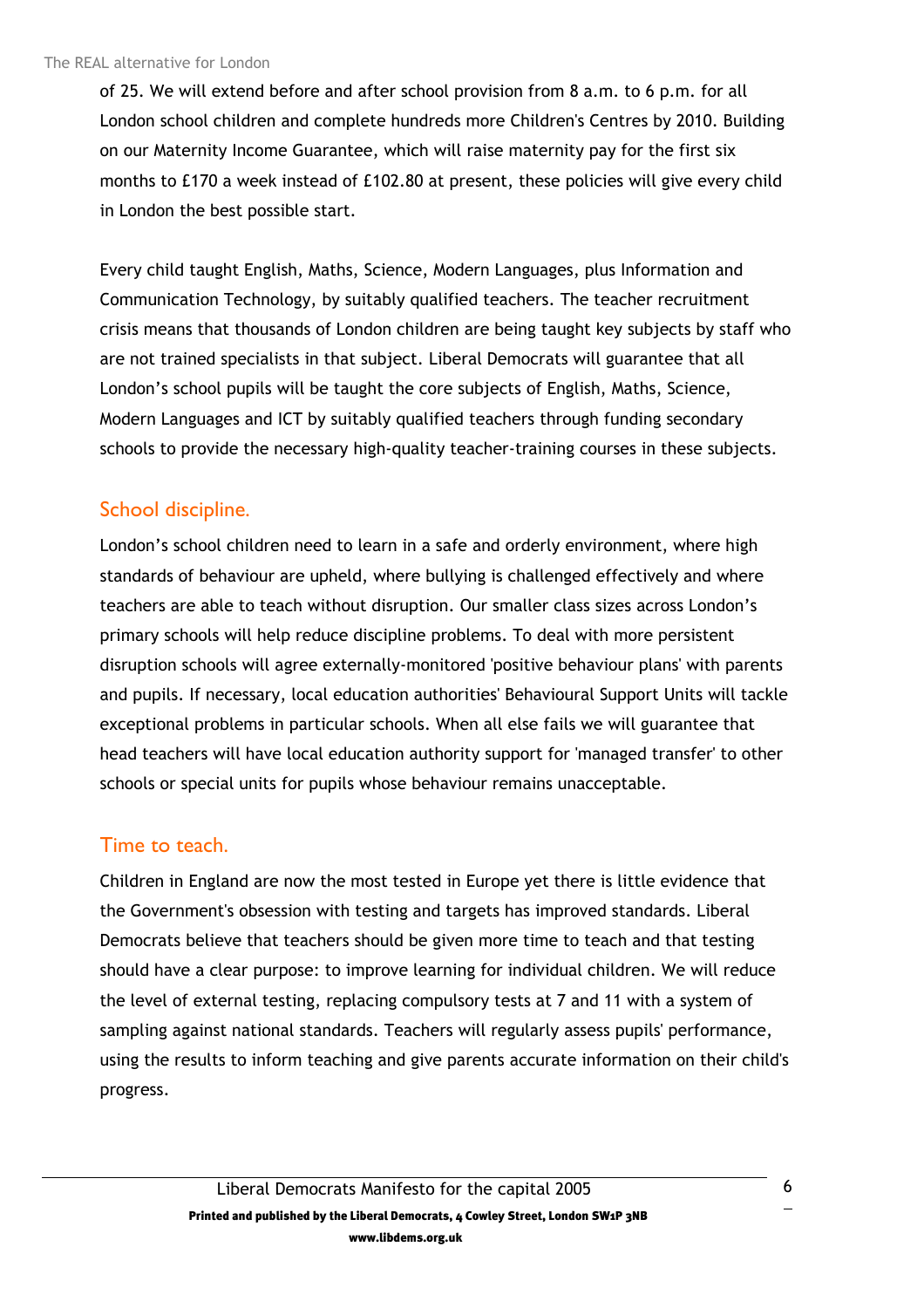# Special educational needs.

Children with Special Educational Needs in London should be schooled in an environment appropriate to their needs - usually in local schools with appropriate support, or in specialist schools for those who need them. Parents' wishes must be considered when making decisions about type of schooling. A designated teacher in each school will have responsibility to identify and plan for children with special needs, and act as a contact point for parents and other teachers. We will ensure that all teachers and teaching assistants working with children with special educational needs are appropriately trained. London's special schools will act as resource centres to support local schools with their specialist provision. In turn special schools will be linked to research departments in universities so that they can benefit directly from, and be involved with, the latest research in special education.

### Skills for work.

School-leavers should be equipped with the skills they need to succeed in the workplace. We will combine GCSE, A-Level and vocational programmes of study within a new diploma system, stretching the most gifted and engaging those previously turned off by schooling. We will give all students in London over the age of 14 the opportunity to combine vocational and academic learning.

# World-class skills for a world-class economy.

We are committed to closing the funding gap between London's schools and colleges, starting by providing equal funding for equivalent courses, wherever they are taught. To deliver world-class skills world-class facilities are needed. We will implement plans to invest in the modern, high-quality college facilities needed to deliver high-quality skills training in London.

# School transport.

We will maintain the right of children to free school transport when they live more than two miles from their designated primary school and three miles from their secondary school. This right is being taken away by the Labour Government. For those who live nearer school, there still need to be safe alternatives to the car; we will promote 'Safe Routes to School', with calmed traffic, safe pavements, good lighting and adults on hand to conduct 'walking buses'.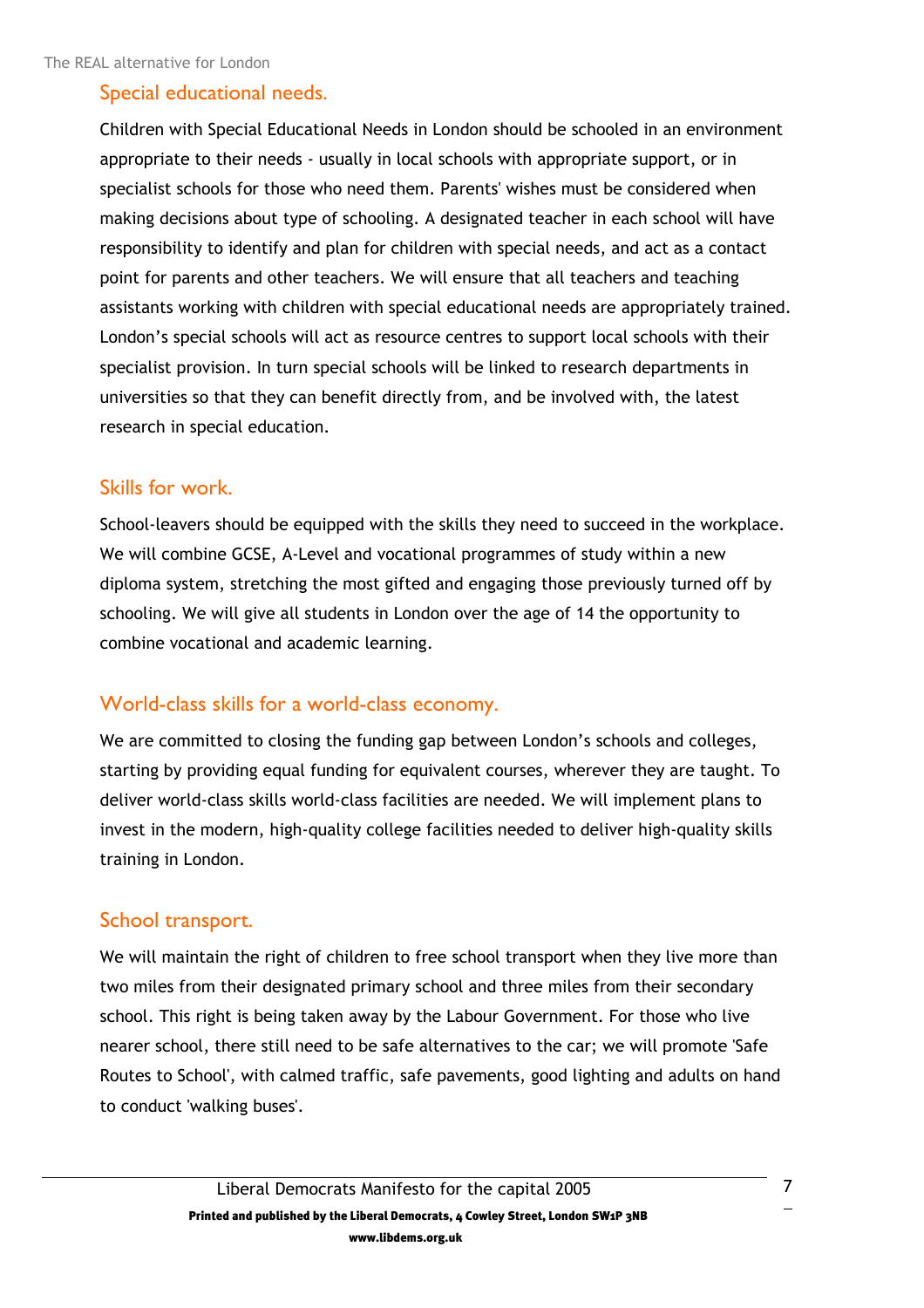# We propose: tackling London's housing crisis

The shortage of housing, and of affordable homes in particular, has become a huge constraint on London's economic growth. This has exacerbated the recruitment and retention difficulties being faced by both the public and private sectors in London. The Liberal Democrats will not allow this crisis to continue.

London's housing crisis is the product of severe shortage in the supply of housing stock, coupled with high demand fuelling rising prices. We will pursue a series of policies aimed at increasing the supply of housing in London:

# Fast Track Home Building programmes above and alongside retail and transport sites.

Liberal Democrats will work with retailers and transport companies to identify unused urban space above and around supermarkets and train stations for affordable housing. An extra 40,000 homes could be created in the space above London shops alone.

# The Scandal of Empty Homes.

Action must be taken to bring the 90,000 empty homes in London back into use as affordable housing. We will enable and encourage boroughs to establish clear strategies for tackling empty properties. We will also reduce VAT on refurbishment and repair work, making it affordable for owners to bring unfit homes back into use, and cheaper for all Londoners to upgrade or repair their homes.

# New affordable homes.

We will divert more funding to Shared Equity schemes, where homebuyers part-buy and part-rent a property. We will use the 130 acres or more of surplus public sector land in London to build new Mutual Homes, where tenants buy shares in a trust that owns their home over time, rather than having to buy a home outright.

# Protecting Private Tenants.

We want to support and protect those renting properties in London and guard against the activities of unscrupulous landlords. We will quickly introduce the Tenants' Deposit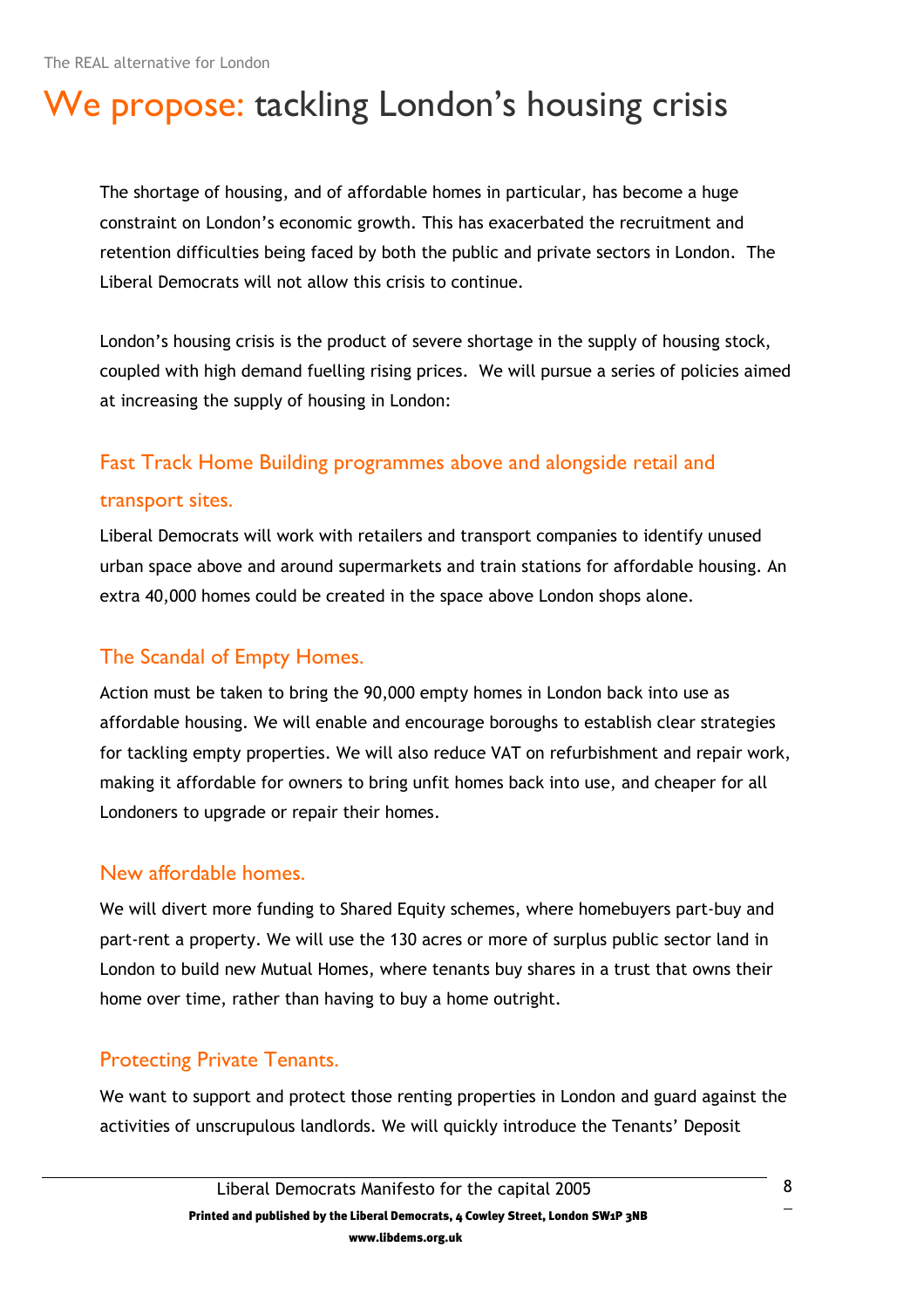Protection Scheme introduced in the Housing Act 2004 after Liberal Democrat lobbying, so that landlords cannot unfairly keep tenants' deposits when they move out.

# Council and Housing Association Tenants will be granted the Right to Invest in their home.

More flexible than the Right to Buy, tenants will be able to buy a share of their home, and over time move to full ownership as they can afford it. Councils will be allowed to invest in improving their housing stock to meet the Decent Homes standard, rather than being forced to transfer homes to housing associations to access funding.

Leaseholders of flats will be given new powers to buy their freehold and protections from unscrupulous freeholders who impose high maintenance or insurance charges.

### Promote clean energy.

Liberal Democrats will promote a greener, cleaner London by making sure that at least 20 per cent of the UK's electricity comes from a full range of renewable sources by the year 2020, by increasing and reforming the obligation on energy suppliers to use renewable energy.

# Save energy and cut fuel bills.

Hundreds of people – mostly pensioners – die each year in London from preventable coldrelated illnesses. On average, around fifty people die unnecessarily in each constituency every year. Poor home insulation and poor-quality housing lead to cold homes and high fuel bills, the main causes of this 'fuel poverty', while the average pensioner household spends £500 a year on energy. We will help pensioners and severely disabled people cut this bill by allowing them to take a year's Winter Fuel Payment as a voucher redeemable against insulation and energy saving materials. These would be made available at about half price through a partnership with fuel suppliers. A pensioner could save more than £100 from their energy bill every year by investing just one year's Winter Fuel Payment, and help the environment as well. In this way we will invest in cutting energy use and at the same time help pensioners and severely disabled people stay warm and save money.

# Less waste in London.

Liberal Democrats will set a long-term goal of zero municipal waste, through waste minimisation, reuse and recycling. As a first step, we will make sure that within seven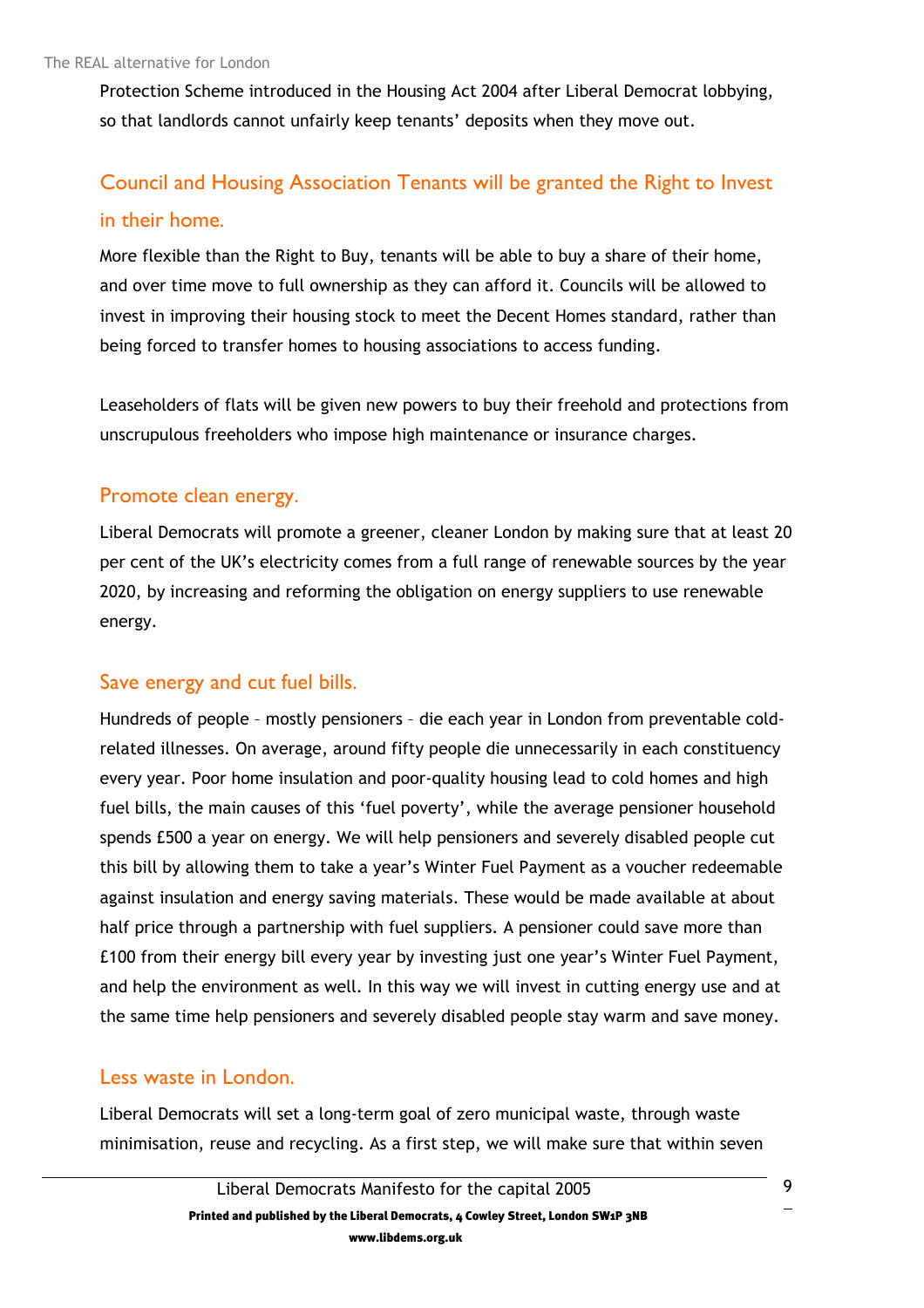years 60 per cent of all household waste is recycled and we will aim to offer every household regular kerbside recycling to every household in London.

# Thames Gateway

The project to develop the Thames Gateway offers an unprecedented opportunity to boost economic growth and urban renewal to the area. The Liberal Democrats fully support the attempts to take advantage of the huge quantities of brown-field sites.

But we have some serious reservations about the way in which the project is currently being managed. A multiplicity of agencies and organisations has developed in the Gateway, with overlapping responsibilities and uncertain remits, creating layers of unnecessary and potentially conflicting bureaucracy, while central government tries to micromanage the whole project from Whitehall. We believe that the London Development Agency should retain strategic control for the Thames Gateway area so that planning and progress can continue unhindered – particularly on those projects related to London's Olympic bid. Local people should also have more of a say on development projects, and we should place a priority on bringing existing homes and empty commercial buildings back into use, rather than assuming new build is necessary.

Liberal Democrats have a clear and comprehensive vision for the Thames Gateway. We want to see the development of green and sustainable communities, with adequate community infrastructure, affordable accommodation, sufficient public transport links and the provision of training and job opportunities that are relevant and required by local people. We want to see communities rather than just construction. Clear, accountable, leadership is crucial, as is the full engagement and participation of local communities.

# We propose: scrapping the unfair Council Tax

The UK is the most centralised country in the western world, and our local government is weaker than in almost any other developed country. Successive Conservative and Labour governments have promised to free up local government, but have ended up making things worse.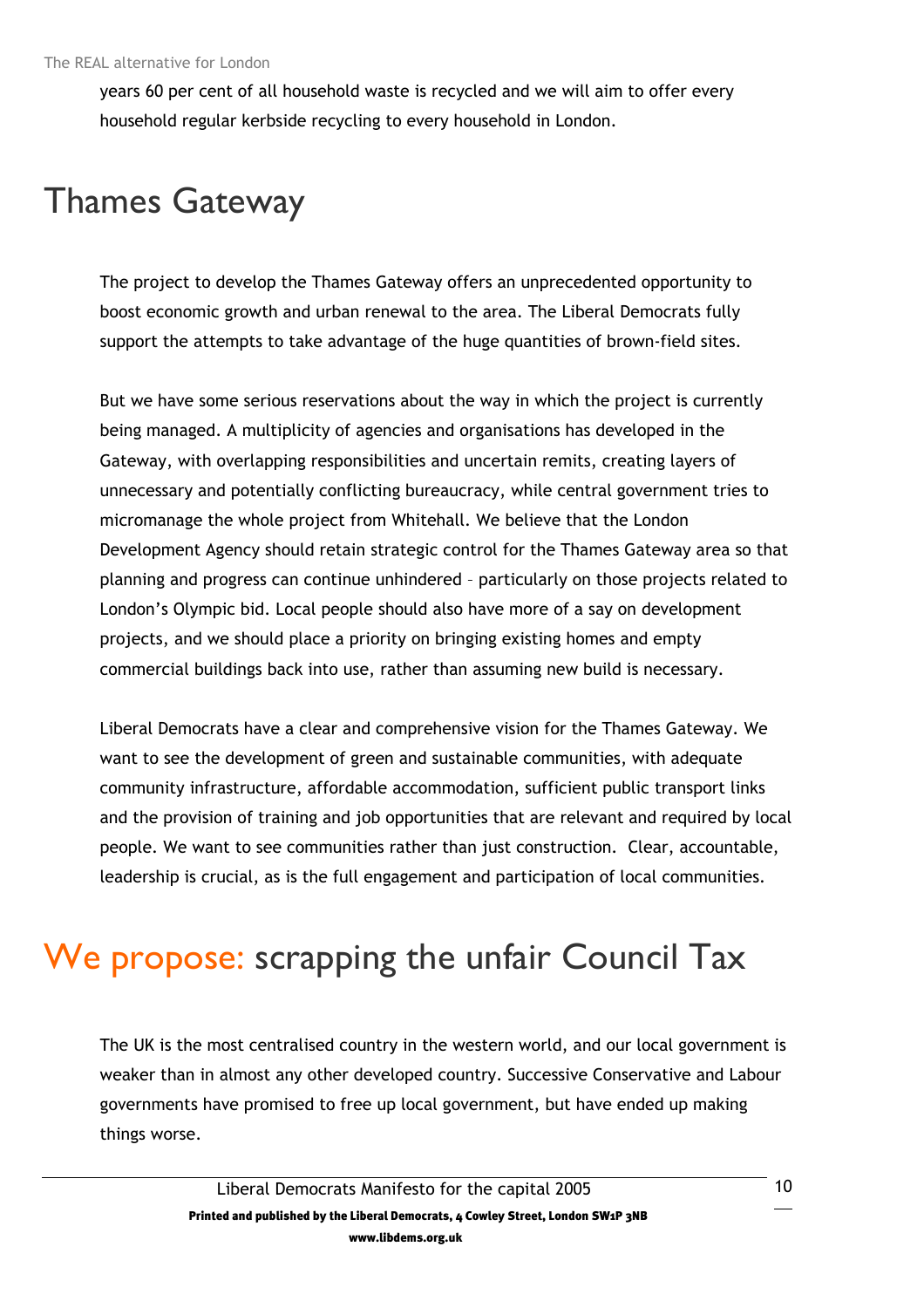Now local government in England is in central government's strait jacket. A vast array of Whitehall regulations, targets, inspections, controls and restrictions have effectively turned local authorities, of whatever political colour, into agents of central government, following a centrally imposed agenda. This works primarily through a financial system that means the average council is dependent on central government for three quarters of their budget. Much of the rest of their income comes from council tax, a system that is inherently unfair and inflexible. Scrapping council tax, stopping revaluation and freeing finance. Liberal Democrats want councils to be genuinely free to get on with the job of running services their residents want. That means they need more freedoms over finance, and a fairer system of finance.

Council tax is an unfair system of taxation which hits those on low and middle incomes the hardest. We will replace it with a local income tax (LIT) based on ability to pay.

Scrapping council tax also means we will stop Labour's proposed revaluation. Unless council tax revaluation is stopped, there will be many households in London facing large rises in council tax within two years, and those rises will not be linked to people's ability to pay. Revaluation will hit London hard as house price inflation has rapidly accelerated. Half of Londoners would be better off, with a quarter paying about the same and a quarter paying more. Half a million pensioners in the capital would pay no local tax at all.

Average household income in London is £27,000 a year and the average Council Tax bill is £1,078.

This would mean that the average London family would be £420 a year better off.

# We propose: getting London moving

Any improvements in London's transport have been by fault rather than by design, with the Mayor's incompetence and the Labour government's obstruction. Transport for London's financial planning is chaotic. The Mayor said congestion charging would raise £120 million a year; the reality has been £68 million. Customer service was so bad the Mayor had to hand another £31 million to Capita. Bus subsidies are rocketing.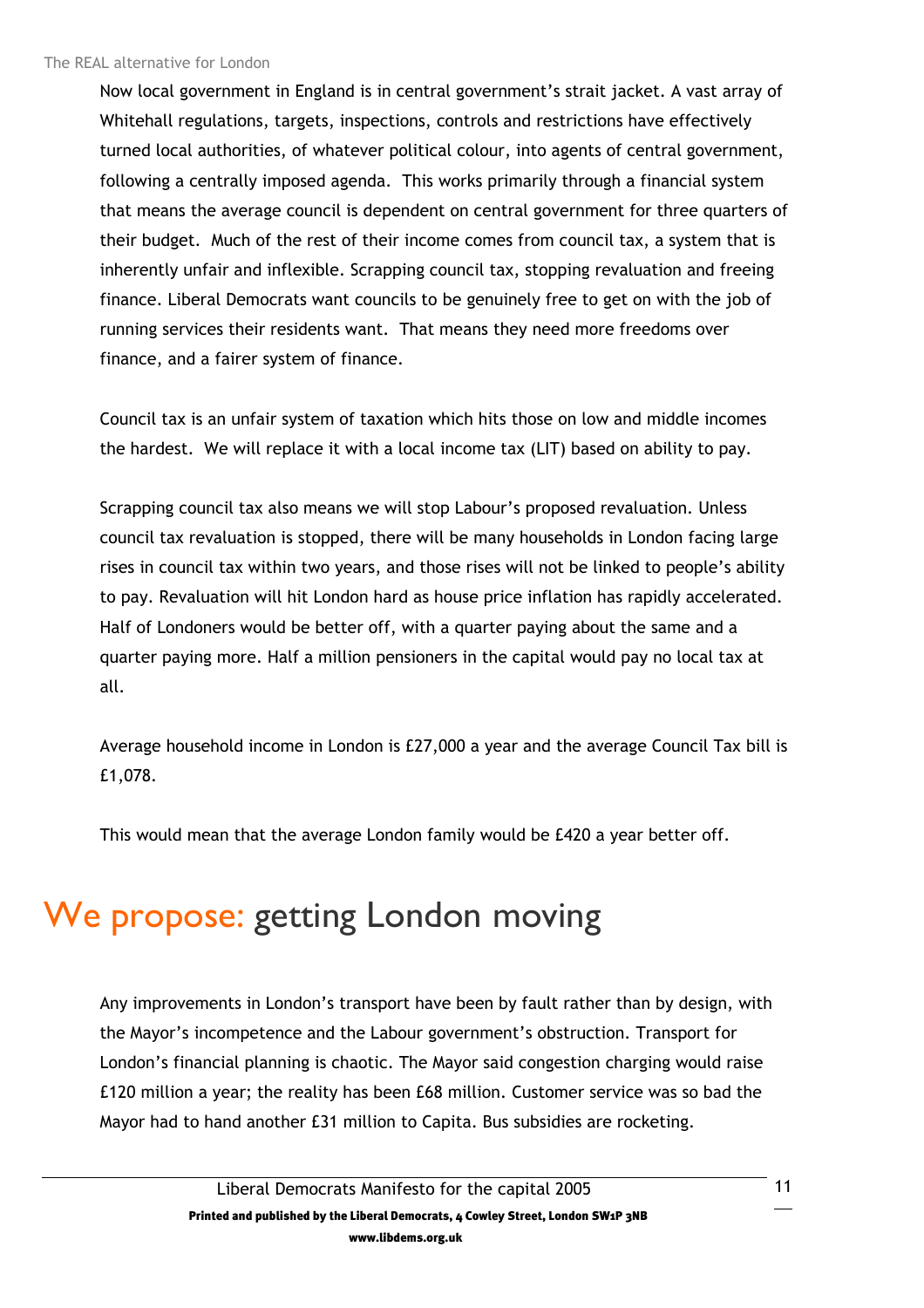Labour's insistence on their ruinous plan to hand Tube maintenance to private companies cost £900 million in legal costs alone. Labour Ministers dither on Crossrail and plans for Thameslink 2000.

# Tube

Bring Tube maintenance back in house. Liberal Democrats in Westminster will introduce legislation which will allow Transport for London the ability to terminate the PPP contracts and take maintenance and upgrades back "in house", whilst raising additional revenues from bonds. This would be based on the model of recent changes at Network Rail – originally proposed, unlike Labour, by the Liberal Democrats in our General Election Manifesto in 2001. This must done only if a way can be found which did not have an adverse impact on London's taxpayers.

# Railways

Make our railways work again. Conservative privatisation left the railways in a mess, but Labour hasn't solved the problems. Delays our train services in London have doubled, resulting in 1000s of years of commuters' lives wasted on delayed trains. This is also a massive drain on the businesses and economy of London. Liberal Democrats will streamline the system, with fewer, larger franchises, given longer contracts in return for more investment and better services. We will use savings from the roads budget to prioritise improving safety our stations. Those without a Tube network need better rail services, integrated with bus and tram and our rail investment fund will also be available to make such improvements across London.

Keep South Eastern Trains as a Public Sector Comparator. We believe that the South Eastern franchise should remain as a public sector comparator for the immediate future to allow a proper assessment of costs and performance within the railways, so long as it is proven to deliver the best value for money for the taxpayer.

Strengthen the role of Transport for London's within the franchising process. We will strengthen legislation which was weakened during the recent Railways Bill regarding the operation of commuter services running in London. This would also explore where powers could be given over to Transport for London to take over the running of train services and create a 'London Commuter Authority'.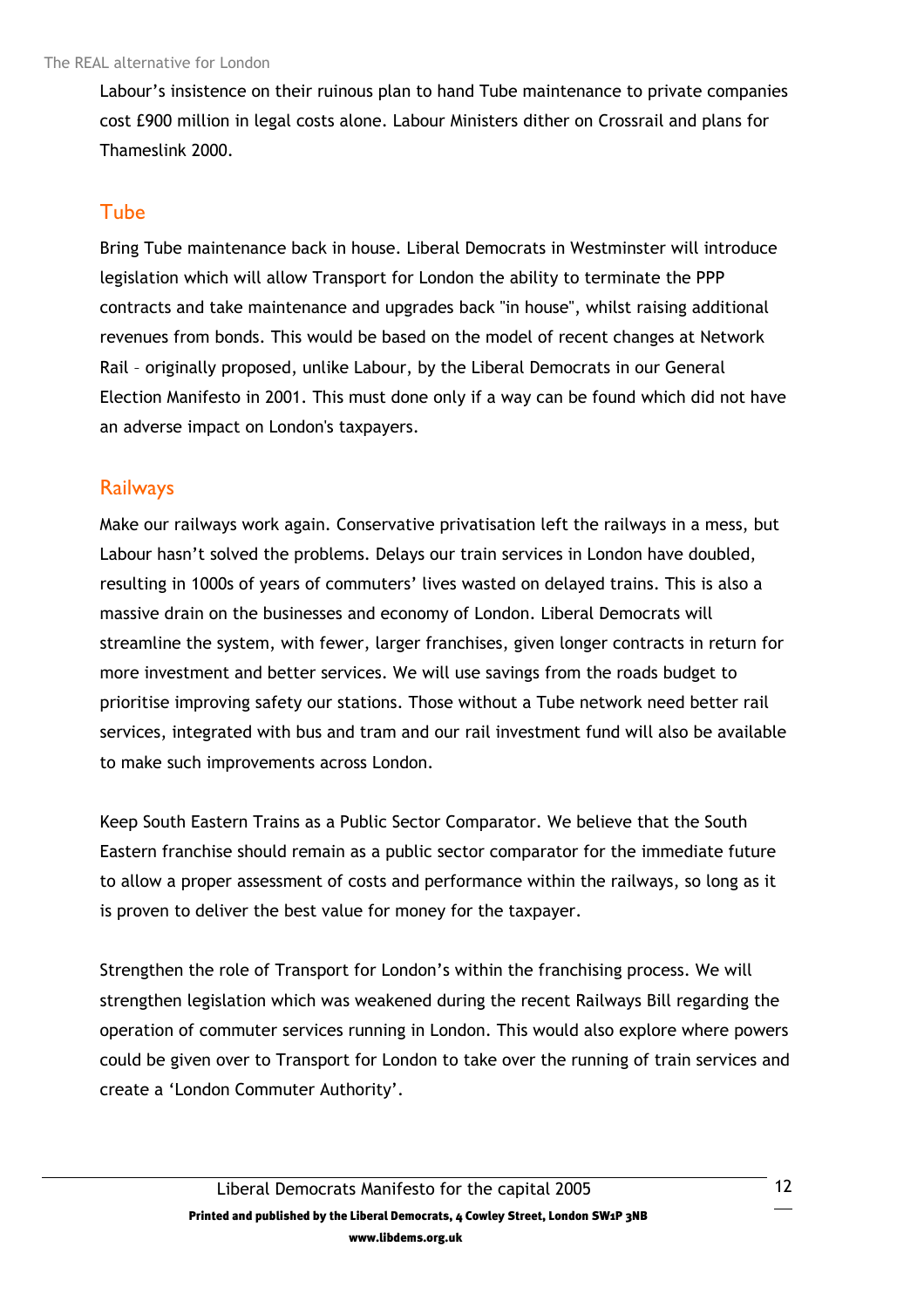### **Crossrail**

The Liberal Democrats will continue to support the Crossrail Bill, and wish to see those outstanding questions regarding funding answered as soon as possible.

# Roads and Congestion Charging

This is a devolved matter to the Mayor and Transport for London, but the Liberal Democrats were first to press for congestion charging in London and supported its introduction. We don't believe that it should be extended at this time, as the environmental and economic cost benefit has not been proven. We do not support the current plans for the Thames Gateway bridge, as it is little more than a new motorway which will generate more traffic, more pollution and will be of little benefit to local residents.

### Airports

We will oppose the construction of international airports on new sites, and also the expansion of airports in the South East. In addition, to encourage more fuel-efficient aircraft and discourage half-empty planes we will press for international agreement on extending emissions trading to aviation, while at the same time implementing peraircraft rather than per-passenger charges. We will end the regulation on busy national airports which results in retail rents subsidising landing charges and encouraging congestion and pollution. We will protect essential 'lifeline' routes to remote UK communities from London. London Liberal Democrats have also made clear their opposition the proposed end to the runway alternation policy.

# Using the River

Liberal Democrats want to encourage greater use of the river for transport. The Liberal Democrats believe that every effort should be made to use the river as a means for servicing the construction of these new developments, taking the pressure off our overstretched roads, and minimising their environmental impact.

# We propose: a greener London

The quality of our environment is an issue that impacts directly on all Londoners. It is worrying, therefore, that London fairs badly compared to other European cities in terms